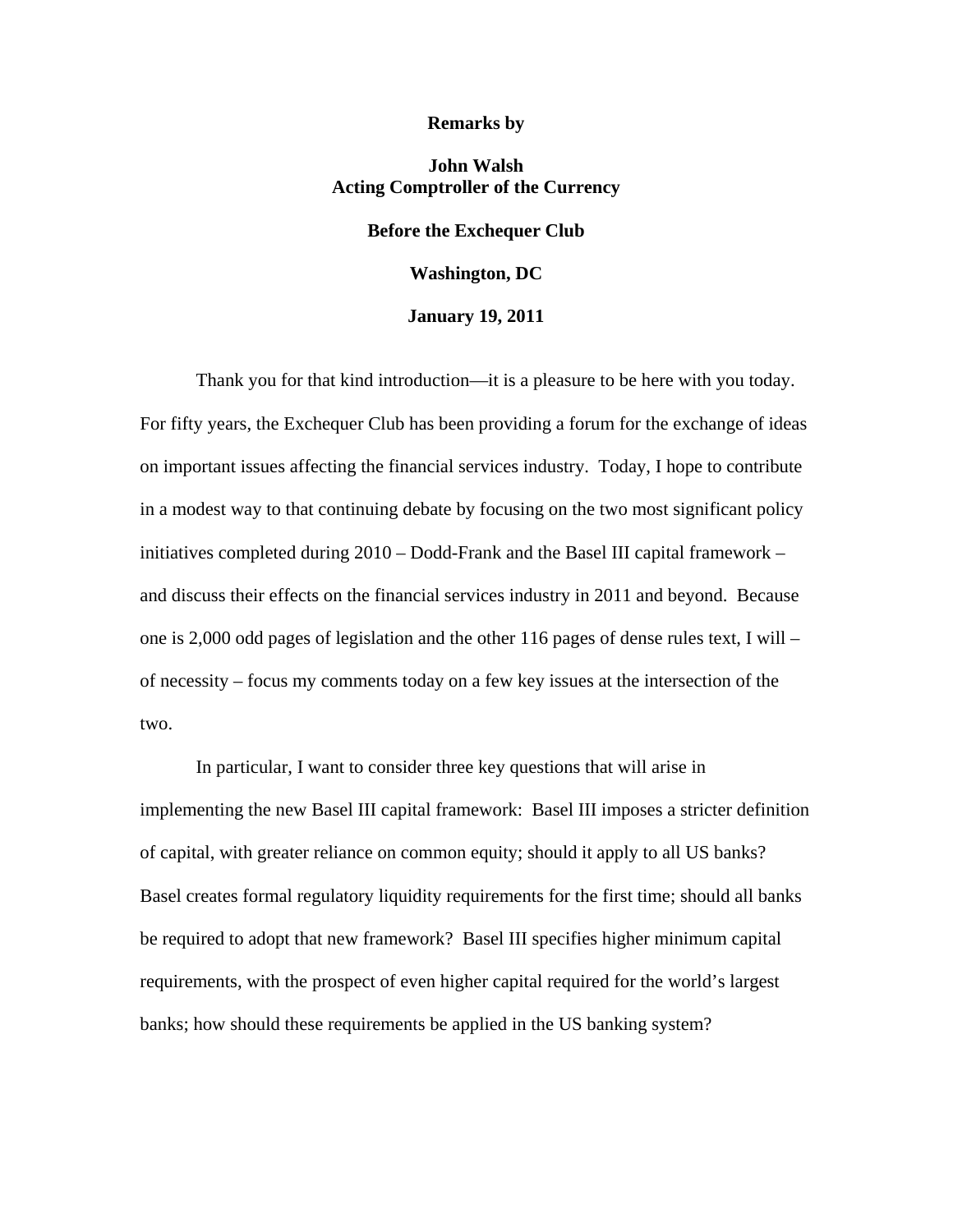The questions themselves suggest how important Basel III is to the industry, and why it is so important that banks begin focusing now on implementation. We're still early in the process of developing rules to implement the new framework, and there will undoubtedly be many interpretive issues that we will need to resolve prior to full implementation. Indeed, the first capital buffer requirements won't kick in until 2016. This long phase-in was designed specifically to provide banks with sufficient time to move to the higher capital and liquidity standards gradually while  $-$  at the same time  $$ continuing to perform their critical financial intermediation role for the broader economy. However, it is not clear that markets will wait years for banks to demonstrate how they will meet the new requirements.

So, one of my key messages today is that even while supervisors continue to assess how best to implement the requirements of Basel III and Dodd-Frank, it is not too early for banks to begin assessing the potential changes in store and their implications for their organizations. This will also position the industry to provide supervisors with meaningful comments as the rulemaking advances.

Let me briefly review the new Basel framework. Finalized at the end of 2010, Basel III is designed to strengthen global capital and liquidity requirements and promote a more resilient banking sector. The hallmark of these changes is an increase in the required level and quality of regulatory capital, especially greater reliance on common equity. Basel also introduced other significant enhancements, including expanding the types of risk captured under the capital rules, especially in bank trading books; increasing the focus on consideration of systemic risk issues in bank supervision practices and capital rules; and establishing for the first time an international leverage ratio requirement

- 2 -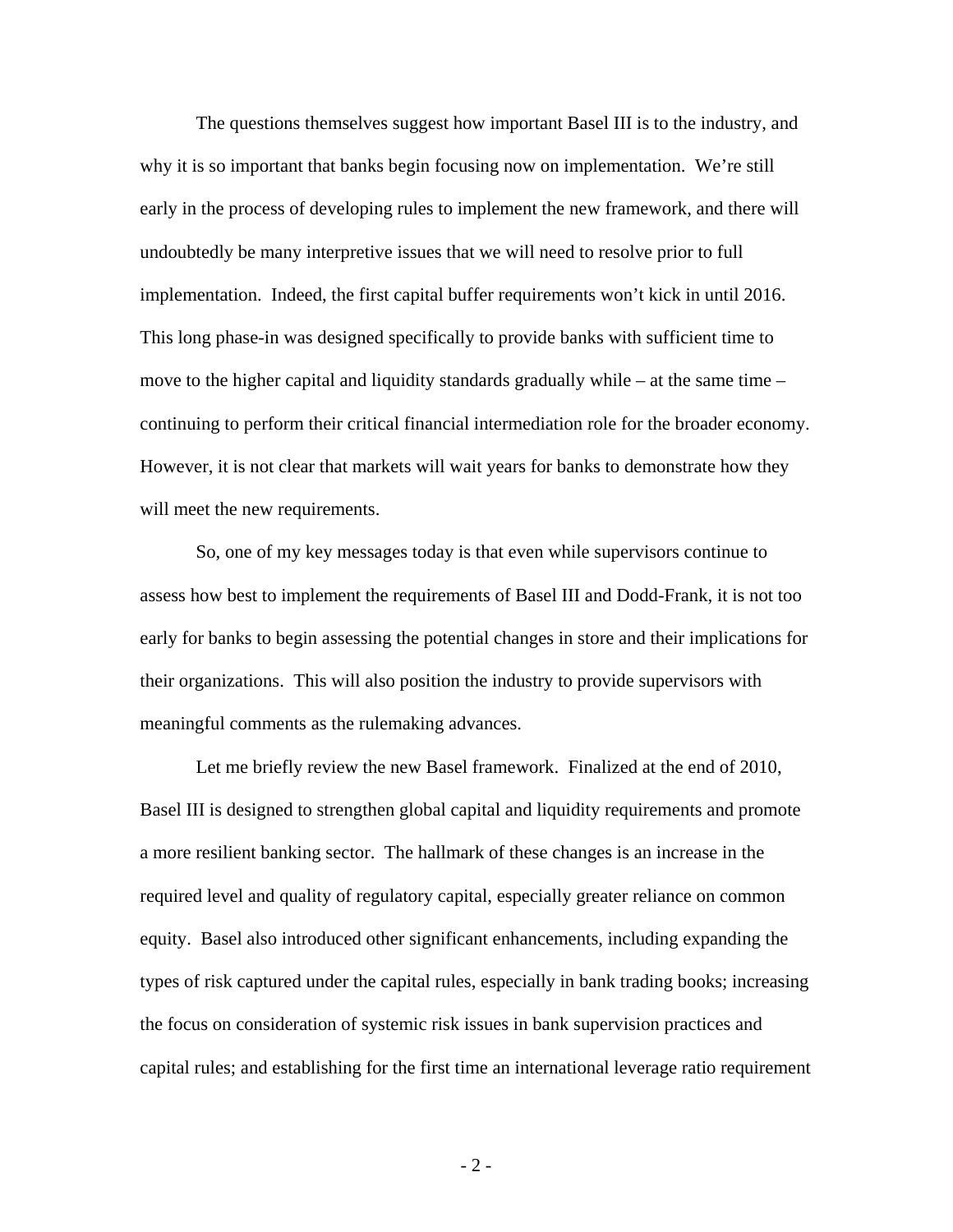and global minimum liquidity standards. Still to come are decisions on identifying systemically important financial institutions and the potential application of a capital surcharge to those SIFIs; and assessing the role of contingent capital.

 While significantly broader in scope than Basel III, Dodd-Frank focuses on many of the same issues and concerns. For example, Dodd-Frank requires more stringent prudential standards, including capital and liquidity requirements, for larger, more systemically important institutions; it touches on the quality of regulatory capital by limiting the degree to which certain hybrid instruments can be included; it establishes specific requirements relating to the leverage ratio; and it requires studies on contingent capital. Both efforts remain works in progress. Dodd-Frank requires supervisory agencies to undertake numerous studies and craft rules, most of which are still in the developmental stage. And even though Basel III capital and liquidity rules texts were published in December, work on a U.S. notice of proposed rulemaking to implement these standards is just getting underway and final rules lie well into the future.

 It will be a challenge to meet all these objectives sensibly because the two sets of requirements are complicated; the two frameworks do not mesh perfectly; and there is a fundamental question of how banks of different size should be affected. It is reasonable to have more complex and stringent rules for larger and more complex banks, and U.S. banking law generally – and Dodd-Frank in particular – frequently makes distinctions between large and small institutions.

But some of the complexity we face arises from mission creep in Basel. In its formative period, the Basel Committee's focus was cross-border cooperation. Later, this evolved to standard setting for the minimum level of required capital at internationally

- 3 -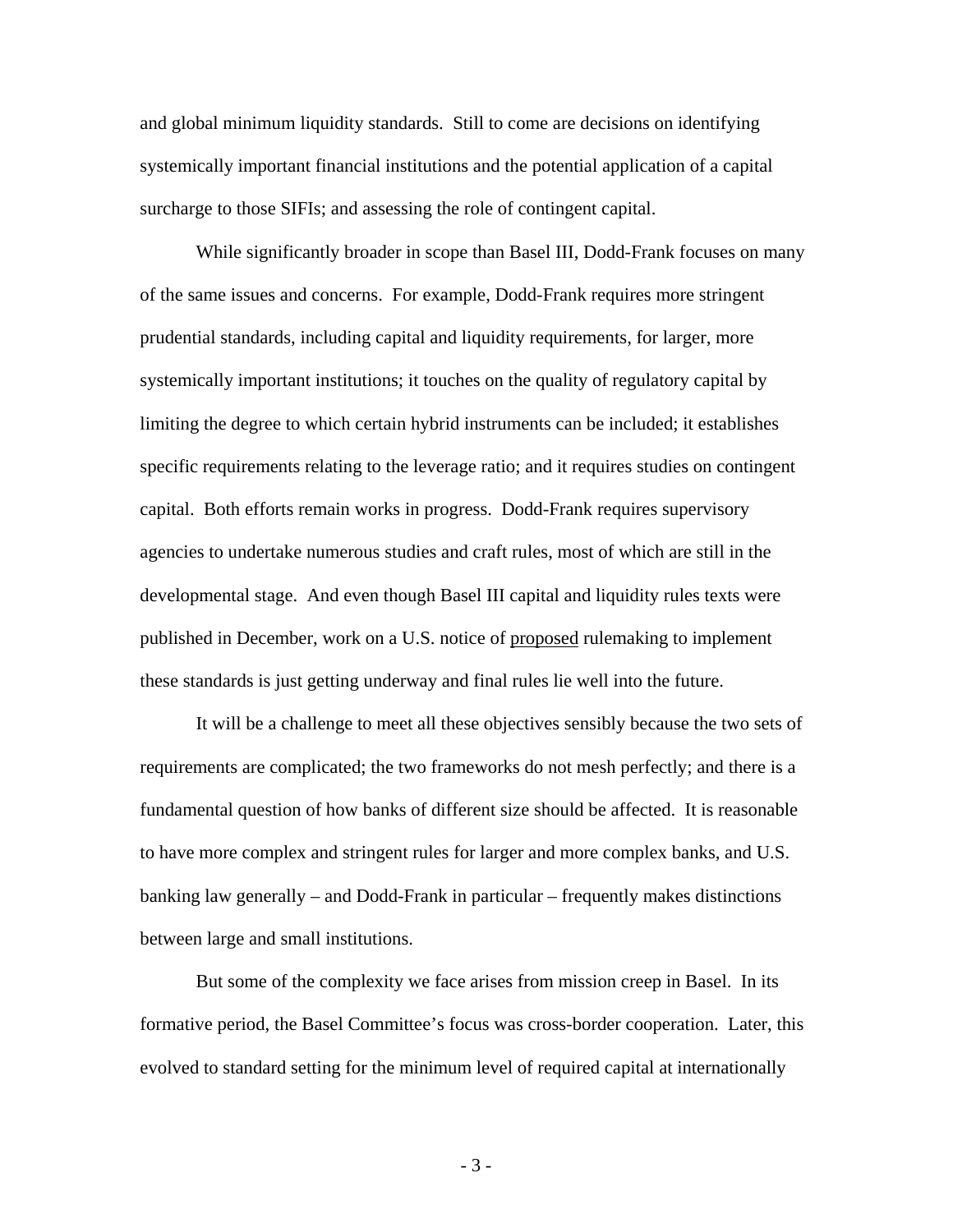active banks. Over time, Basel capital rules for institutions active in cross-border finance became the benchmark for national banking systems more generally.

 Implementation of Basel II in the United States has evolved in fits and starts over several years, and this work had not been completed at the onset of the crisis. The socalled advanced approaches of the Basel II framework, which are mandatory for only the largest U.S. banks, were finalized in late 2007. Although those large U.S. banks are implementing the requirements of that framework, no U.S. bank is yet fully operating under that regime. A less sophisticated version of Basel II – the so-called Standardized Approach – has been proposed for use by smaller U.S. banks, but that framework has not been finalized in our domestic rules. Basel III represents both a layering on and a revision of these advanced and standardized Basel II approaches.

Given this history, you will not be surprised to learn that all of this does not fit together seamlessly! In fact, we will be ripping out seams and redesigning this garment for years to come. But for now, the challenge is to fit it to our banks, ensuring all are adequately covered. So, the first question regulators face is: which U.S. banks should be compelled to adopt the stricter definition of capital mandated by Basel III?

Basel III's increased emphasis on quality of capital takes the form of a stricter definition of what counts as capital. The financial crisis clearly demonstrated that common equity is superior to other capital instruments in its ability to absorb losses on a going-concern basis. Innovative instruments, which had become an ever-larger proportion of the capital base for banks of all sizes, were found lacking. Basel III addresses that problem by defining regulatory capital more narrowly, placing greater reliance on common equity.

- 4 -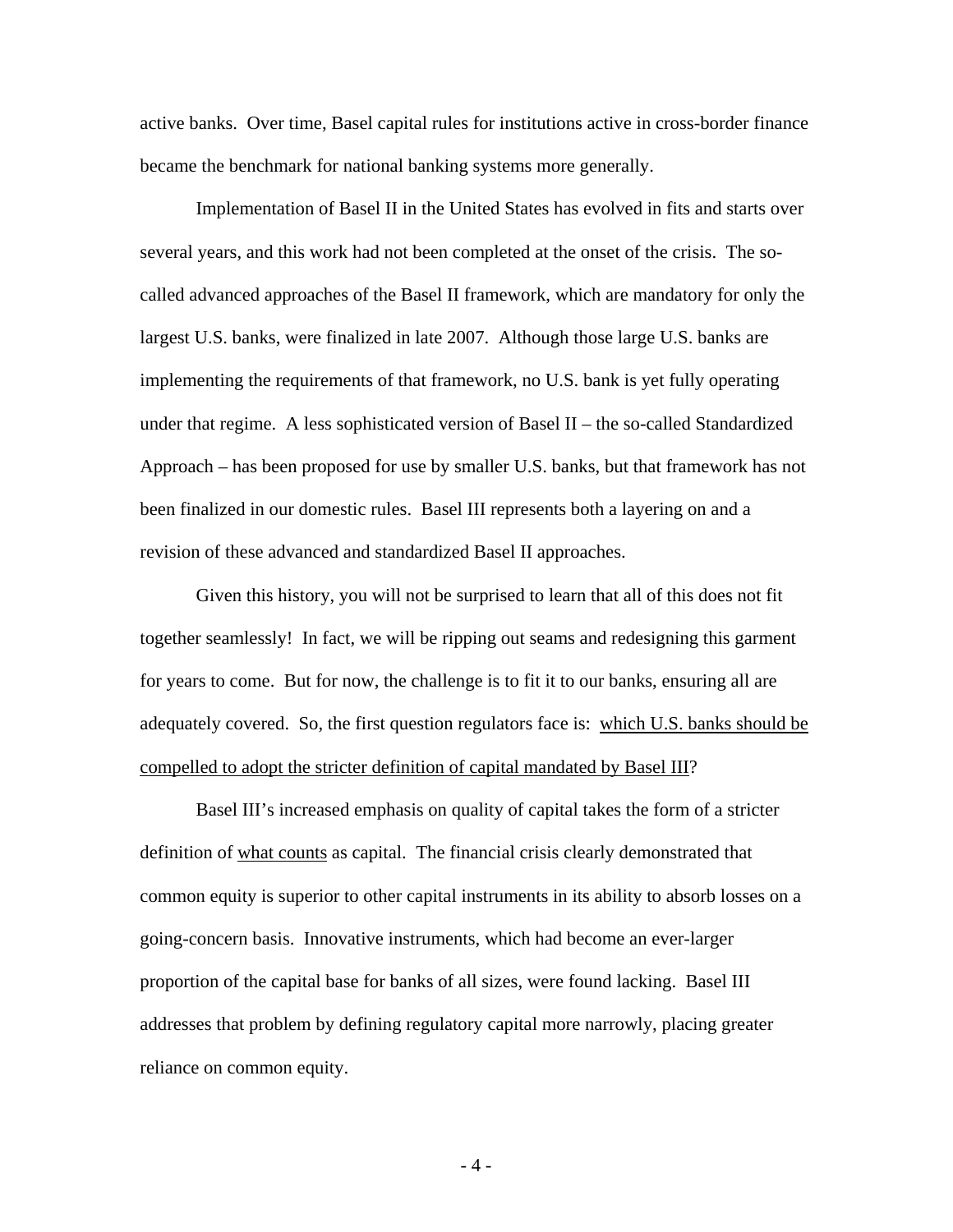This common equity ratio cannot be met through the issuance of other forms of capital, even relatively high-quality capital such as non-cumulative perpetual preferred stock. Basel III also tightens the definitions of other forms of regulatory capital – Tier 1 and Tier 2 – to keep out some of the innovative or "hybrid" capital instruments. This more restrictive definition of capital is consistent with relevant provisions contained within the Dodd-Frank Act. For example, with certain limited exceptions, including an exception for smaller bank holding companies, Dodd-Frank directs supervisors to remove innovative instruments, including TRUPs, from the definition of regulatory bank capital.<sup>[1](#page-4-0)</sup>

 Because Basel III – in strictest terms – is an agreement that is to be applied to *internationally active banks*, application by the United States to several thousand of other banks (and thrifts) is discretionary. But, even if Basel III changes don't have to be applied to all U.S. banks, there is obvious merit in doing so, underscored by the experience of U.S. banks during the crisis. If we believe a capital instrument is not loss absorbing, it should not be recognized for regulatory purposes regardless of whether a bank is it internationally active or not. A greater regulatory focus on common equity should make sense for all banks.

 Let me emphasize that no decisions have been made on this issue. If we do decide to go with wider application, we would need to make appropriate exceptions for smaller institutions that receive different treatment under Dodd-Frank. But this pending question underscores why banks of all sizes should pay close attention to the Basel III rulemaking process.

 $\overline{a}$ 

<span id="page-4-0"></span><sup>&</sup>lt;sup>1</sup> See Dodd-Frank Act section 171(b); 12 U.S.C.  $\S$  5371(b).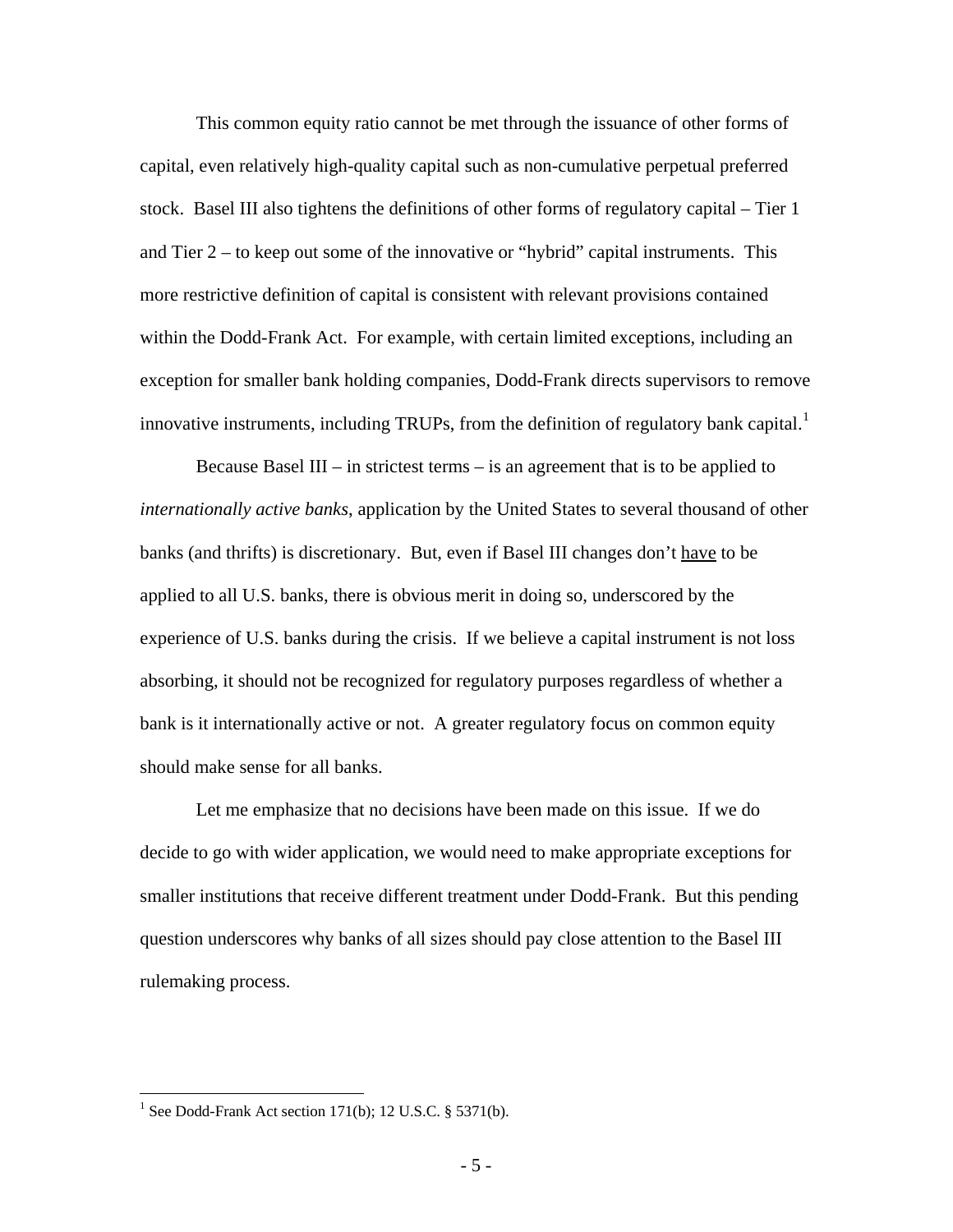This issue of scope applies equally to the liquidity standards introduced in the new regime: which U.S. banks should be compelled to adopt the *liquidity* standards of Basel III?

Lack of liquidity was evident at many banks during the crisis, both large and small, and there was widespread reliance on the Federal Reserve and other central banks to provide liquidity. During the early phase of the financial crisis, many banks – despite adequate capital levels – still experienced difficulties because of inadequate liquidity management. Indeed, the crisis highlighted the importance of effective liquidity management to the proper functioning of financial markets and the banking sector.

 Developing liquidity standards across banks with dramatically different business strategies and liquidity management approaches is a daunting task – so daunting, in fact, that it has never before been implemented as a formal standard. However, in the end, the Basel Committee decided that common minimum standards on liquidity were crucial to reducing the likelihood and severity of another crisis.

The Basel III standards were developed to achieve two separate but complementary objectives. The first objective is to promote short-term resilience by ensuring that a bank has sufficient high quality liquid resources to offset cash outflows under acute short-term stresses. The Committee developed the Liquidity Coverage Ratio, with a one month time horizon, to achieve this concern. The second objective is to promote longer-term resilience by creating additional incentives for a bank to fund its ongoing activities with stable sources of funding. The Net Stable Funding Ratio has a time horizon of one year and has been developed to provide a sustainable maturity structure of assets and liabilities. Its goal is to limit over-reliance on short-term

- 6 -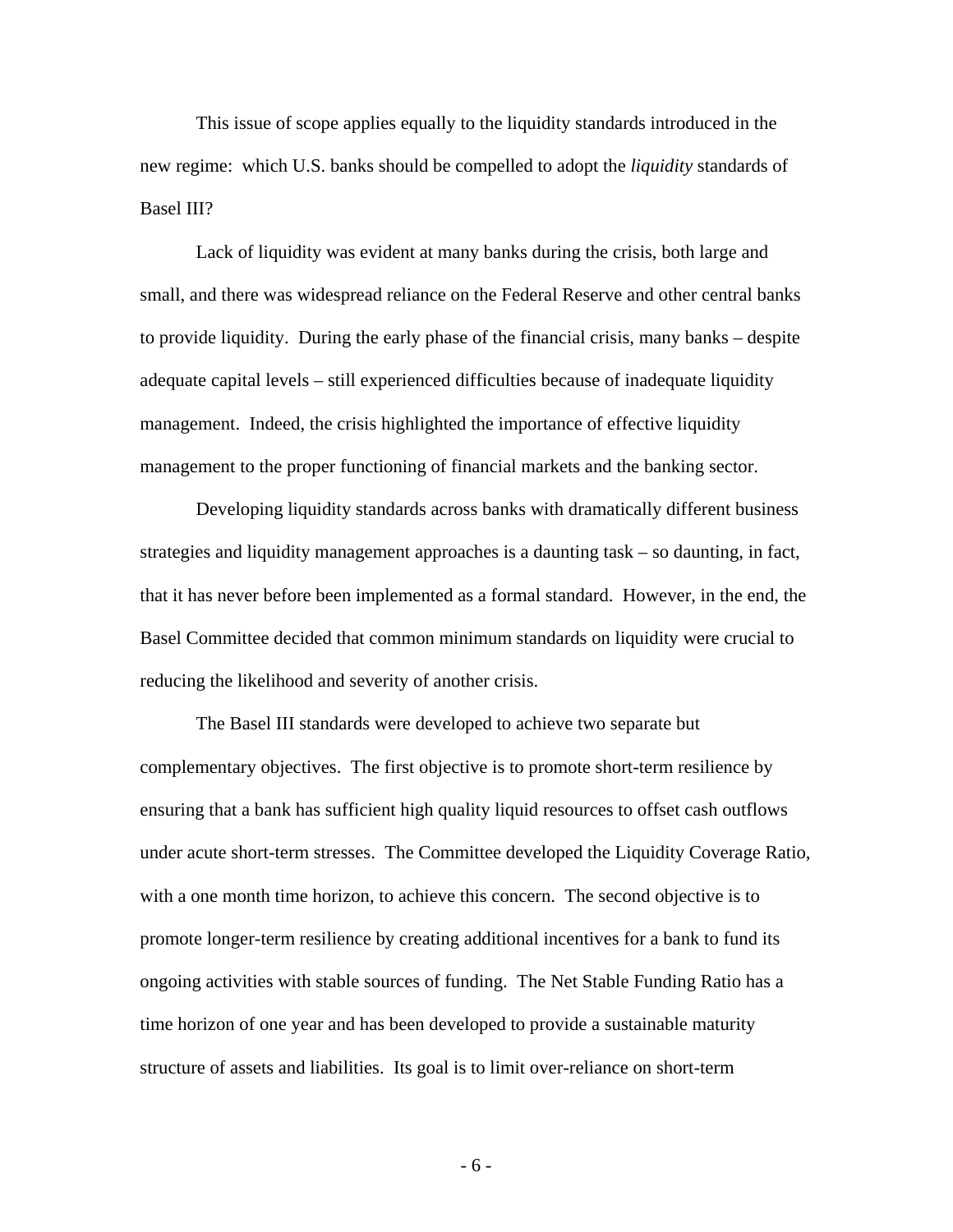wholesale funding during times of buoyant market liquidity and encourage better assessment of liquidity risk across all on- and off-balance sheet items.

 Dodd-Frank does not directly require that all U.S. banks be subjected to Basel IIItype liquidity measures and standards, but it does require more stringent liquidity requirements for larger bank holding companies. Therefore, as U.S. regulators decide how to apply formal liquidity standards to US banks, they are effectively required to consider the liquidity standards for all banks in order to apply more stringent requirements to the largest banks.

 But what should the standards be? Sound liquidity management is fundamental to the safety and soundness of all banks, but does it make sense to impose the detailed Basel liquidity standards to the vast majority of banks that have relatively simple balance sheets and liquidity profiles? Additionally, the Basel III liquidity standards are still being reviewed and remain untested, unlike capital standards that have been around in various incarnations for many years. The need for more robust testing and calibration is the main reason that the first introduction of liquidity standards is delayed by a matter of years compared to the revised capital standards. Although much work remains, it certainly behooves all banks in the United States to pay close attention to, and provide comment on, the rulemaking process with respect to liquidity.

 Alongside the tighter definition of capital, another key element of the Basel III package is a substantial increase in minimum risk-based capital ratios – requiring banks to hold more capital for every dollar of risk exposure they have. Thus, my third question: Should all banks have to meet the higher minimum capital requirements specified in

- 7 -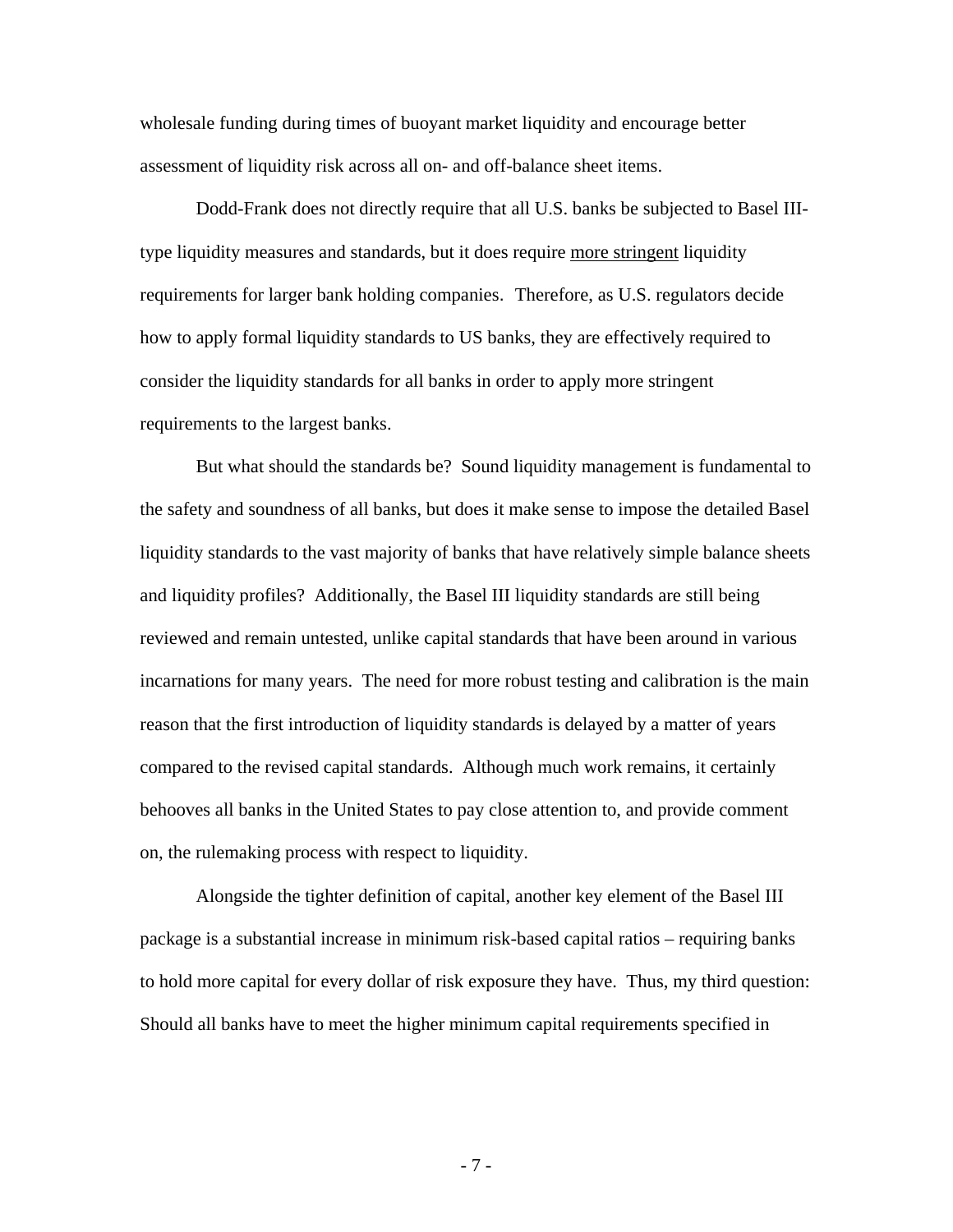Basel III, and should the world's largest banks have to hold even more capital than the Basel III agreements reached thus far?

 The centerpiece of the Basel III reforms is higher capital requirements that will essentially move Tier 1 common ratios from roughly 2% under current rules to 7% – minimum standard plus capital conservation buffer – by the end of the decade. U.S. regulators have to decide how to implement this, but I would again note that the United States is under no obligation to apply this standard to all banks. And it is worth remembering that the new Basel standards were developed based on quantitative analysis of the data collected from only the largest, internationally active U.S. banks. But the rest of the world is adopting this as a general standard, and it is an important issue for U.S. regulators to address.

 Depending on where the general level is set, Title I of Dodd-Frank requires supervisors to develop more stringent prudential standards – including risk-based and leverage capital standards – for large bank holding companies and non-bank financial companies over \$50 billion in assets.<sup>[2](#page-7-0)</sup> And the international regulatory community is continuing to develop higher standards, very possibly including an additional capital charge, for systemically important financial institutions – the so-called SIFIs. This will include the largest and most complex of the world's banks – in the U.S case, some of the very banks around which the 7% standard was designed.

The Basel Committee, the Financial Stability Board, and other international groups have on-going projects to both define globally systemically important institutions and assess how much additional "loss absorbing capacity" these global SIFIs need to maintain. This work is expected to be completed by the end of 2011. There are many

 $\overline{a}$ 

<span id="page-7-0"></span><sup>&</sup>lt;sup>2</sup> See Dodd-Frank Act section 165(a); 12 U.S.C. § 5365(a).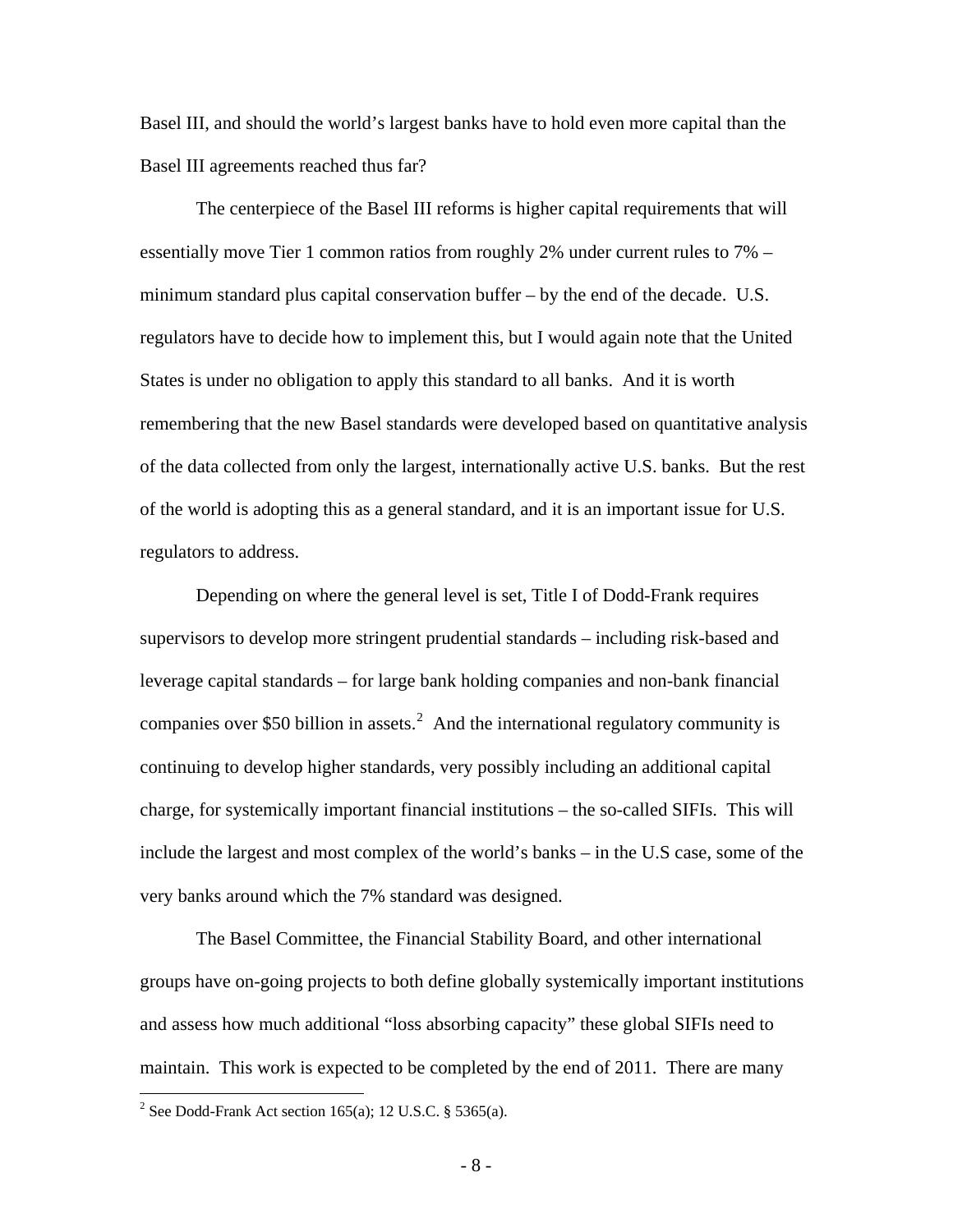variables, but the question we must answer in the U.S. is how to apply Basel III and Dodd-Frank in a way that complies with their requirements, while at the same time appropriately differentiating among at least three groups – community banks, banks of \$50 billion and above, and mega-banks.

Informed public comment will be invaluable as we consider questions such as what the minimum requirement should be for global SIFIs? Can any, or some portion, of the capital surcharge be met with non-common equity instruments, including contingent capital, assuming a robust market in these instruments develops over time? Should there be a difference in the minimum capital ratio between community banks and mid-sized banks? These are all important questions – questions that warrant robust debate and analytic review.

 Let me offer one cautionary note to conclude this discussion of capital and liquidity. Strong capital and other financial standards provide important defenses for banks. But seemingly formidable capital levels can evaporate if not supported by a culture of sound management and institutional governance. Our experience during the recent crisis shows that we need to elevate expectations related to "management" of banks, but especially the largest, most complex institutions. The OCC expects large banks to instill a culture that invites credible challenge by willing and informed board members. Board members need to engage management and prudently challenge the balance between risk taking and reward. In so doing, directors should help define, formalize, and communicate a risk appetite for each line of business as well as on a firmwide basis. Furthermore, large banks should operate with strong audit and risk management functions. Board members and the executive management team should

- 9 -